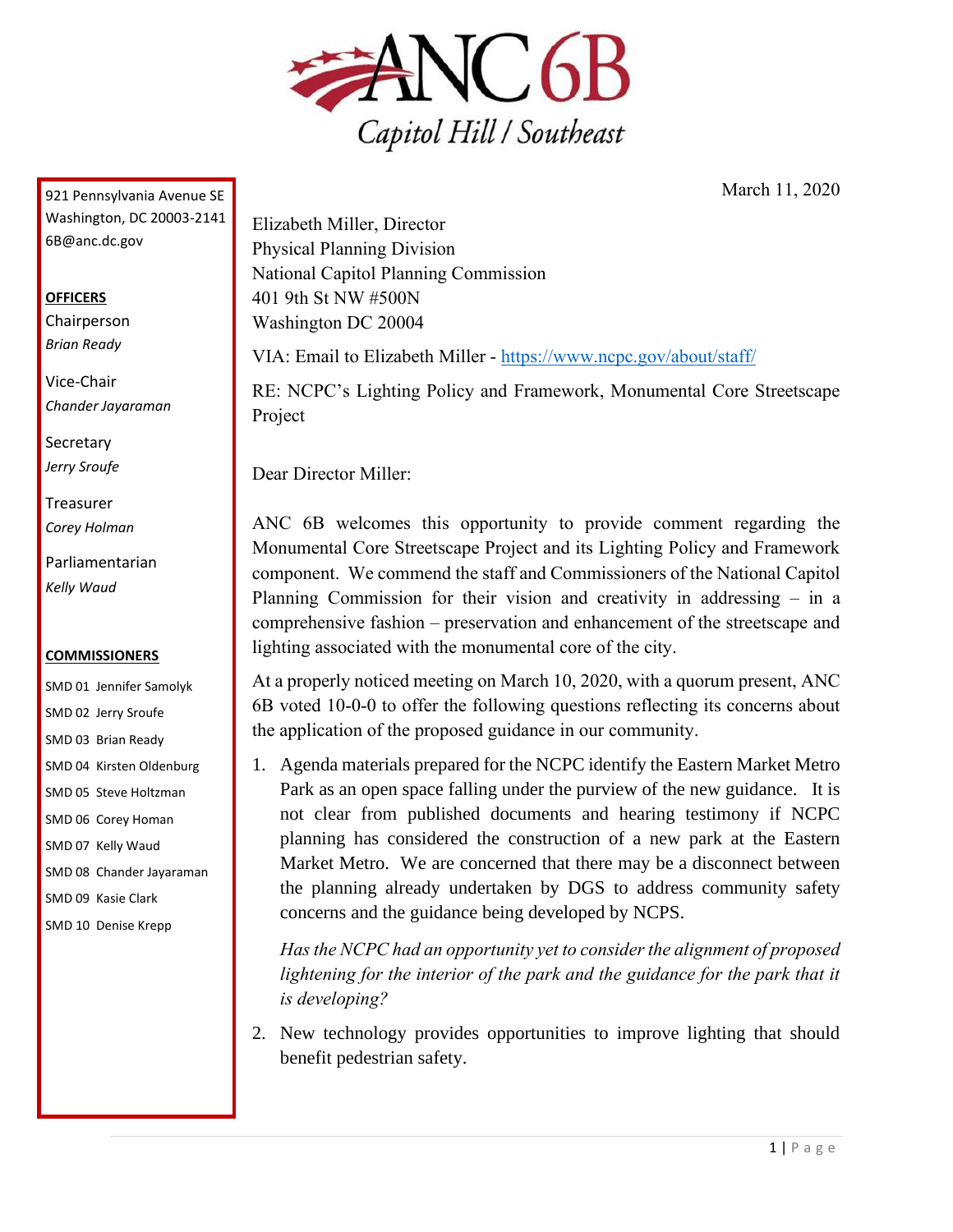

*Will the NCPC have an opportunity to develop a specific section within its new guidance document to highlight concerns for pedestrian safety?*

3. ANC 6B is concerned that the current conceptual plan for streetscape guidance is moving forward in advance of resolving issues about the architecture and placement of the small cell transmitters that are envisioned in the 5G movement. As was noted in the NCPC small cell information briefing hearing on March 7, 2019, there remains much uncertainty about what the units will look like (e.g., is hoteling possible), how they will be attached to the various existing light fixtures, or how they will be spaced. The draft streetscape document intelligently addresses such issues as verticality and massing as central features of urban design, but currently does not include guidance for the small cell transmitters as a component of the streetscape.

*Will NCPC reserve final guidance until the issues regarding the architecture, placement, and number of placements for small cell transmitters has been resolved?*

4. The hierarchy contemplated for streets within and approaching the monumental core, and the lighting proposed for each category, will be helpful in achieving the objective of a cohesive "light scape" and in calling attention to the monument area. However, a problem for residents of Capitol Hill, as well as a few other communities adjacent to the monument core is that, in the nomenclature of the draft document designated 'arterial streets' such as North Carolina are also residential streets. In the current draft, these two types of areas are proposed to receive different types of lighting (e.g., warmth, color, intensity), but many residents live on streets providing approaches to the monument area. This category definition problem will be heightened with the advent of LED lighting, as noted immediately below.

*Will the NCPC guidance assure lightening that is appropriate for both busy streets such as North Carolina, SE and for the residents residing on those streets?*

5. The draft document provides welcome attention to changing technology, especially with regard to the planned introduction of LED lights. However, during the information briefing on May 3, 2018, the NCPC Commissioners grappled with concerns about potential health issues associated with the conversion – often in terms of associated Kelvin ratings. ANC6B has also struggled with the issue of the determining the correct, and acceptable, Kelvin ratings of various light intensities within residential areas. NCPC has established Kelvin rating cut points in its draft document based on a recent AMA advisory. However, testimony at the NCPC meetings about the rapidity of change in LED technology leads us to question the wisdom of establishing fixed cut points at this time.

*Does NCPC plan to undertake further investigation of the potential health consequences of various Kelvin scores for different categories of individuals and of different physical situations (e.g., distance from light, shielding)?*